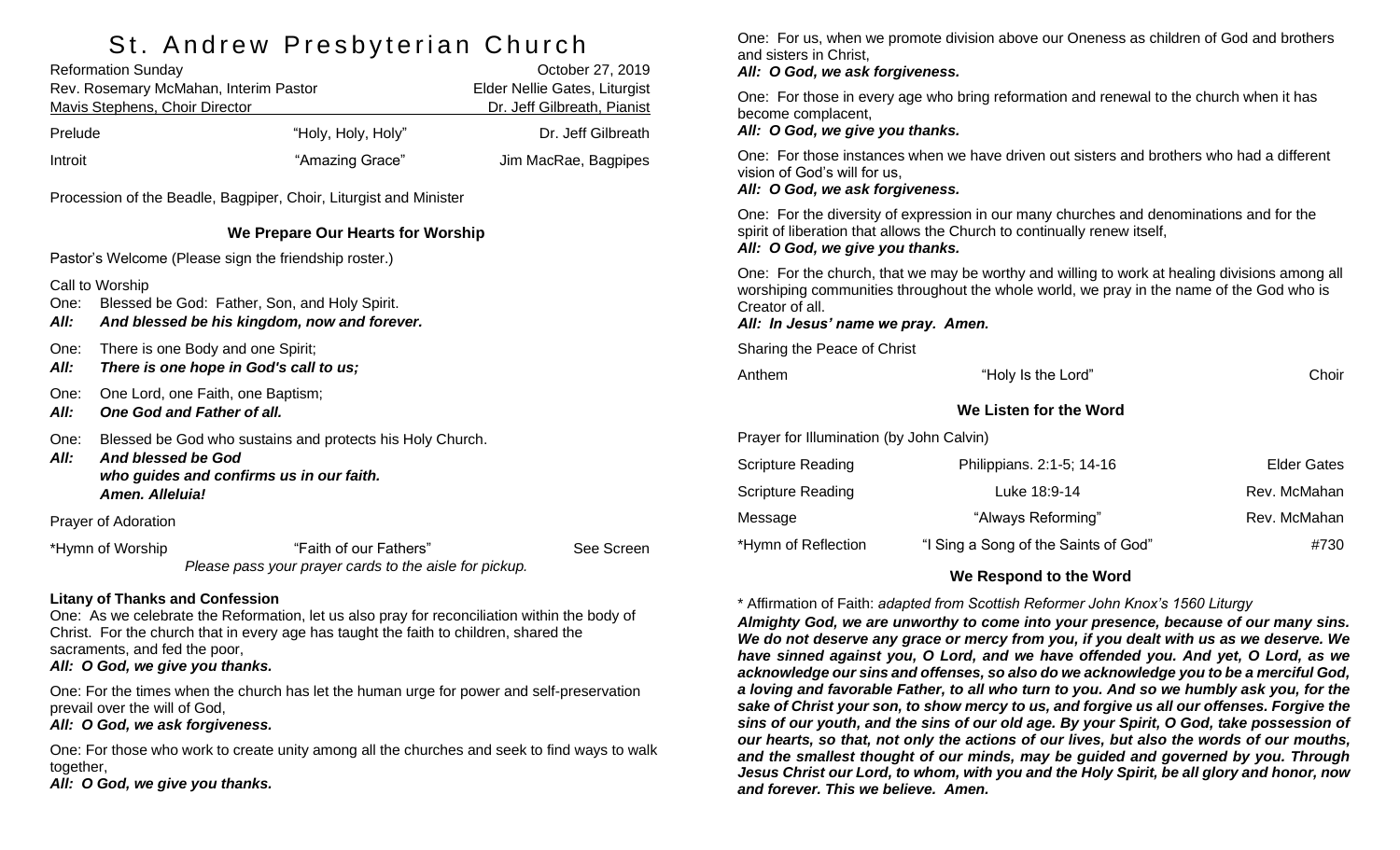Prayers of the People

Offertory "Scottish Medley" Jim MacRae, Bagpipes \*Doxology #606 \*Prayer **We Go Forth to Minister** \*Hymn of Sending "A Mighty Fortress is Our God"  $\#275$ \*Blessing and Sending Rev. McMahan Rev. McMahan Rev. McMahan Rev. Rev. McMahan Recessional "Highland Cathedral" Jim MacRae, Bagpipes Postlude "Rejoice in the Lord Always" Dr. Jeff Gilbreath \*All that are able are invited to stand.

*Bold italic type indicates our shared response.*

#### *To Our Visitors & Guests:*

Welcome! It is a blessing to have you in worship with us today. We warmly invite your participation in the worship, fellowship, and ministry of this congregation where everyone is welcome as God's child. The pastor is available to answer any questions you might have after worship or by email or phone. There is a place for you here, and we are delighted to have you with us today.

*From Pastor Rosemary:* During the Stewardship Season, you are invited to pray with each other for the spirit of generosity and gratitude in "faith-giving" at St. Andrew as you prayerfully discern what God is inviting you to give to support the ministry and mission of this congregation.

*"And my God will meet all your needs according to his glorious riches in Christ Jesus" Philippians 4:19.*

STEWARDSHIP PRAYER: Oh Lord, giver of life and source of our freedom, we are reminded that yours is "the earth in its fullness; the world and those who dwell in it." We know that it is from your hand that we have received all we have and are and will be. Gracious and loving God, we understand that you call us to be the stewards of your abundance, the caretakers of all you have entrusted to us. Help us always to use your gifts wisely and teach us to share them generously. May our faithful stewardship bear witness to the love of Christ in our lives. We pray this with grateful hearts in Jesus' name. Amen.

**Study of Philippians for Nov. 3: Phil. 3:17-4:9 "Citizens of Heaven"**





## *"Growing in Faith; Sharing the Good News; Living in God's Love."*

October 27, 2019

Rev. Rosemary McMahan, Interim Pastor 3310 Danville Rd. SW Decatur, AL 35603 Office: (256) 355-6310 [churchoffice@standrewdecatur.org](mailto:churchoffice@standrewdecatur.org) pastor@standrewdecatur.org [www.standrewdecatur.org](http://www.standrewdecatur.org/)